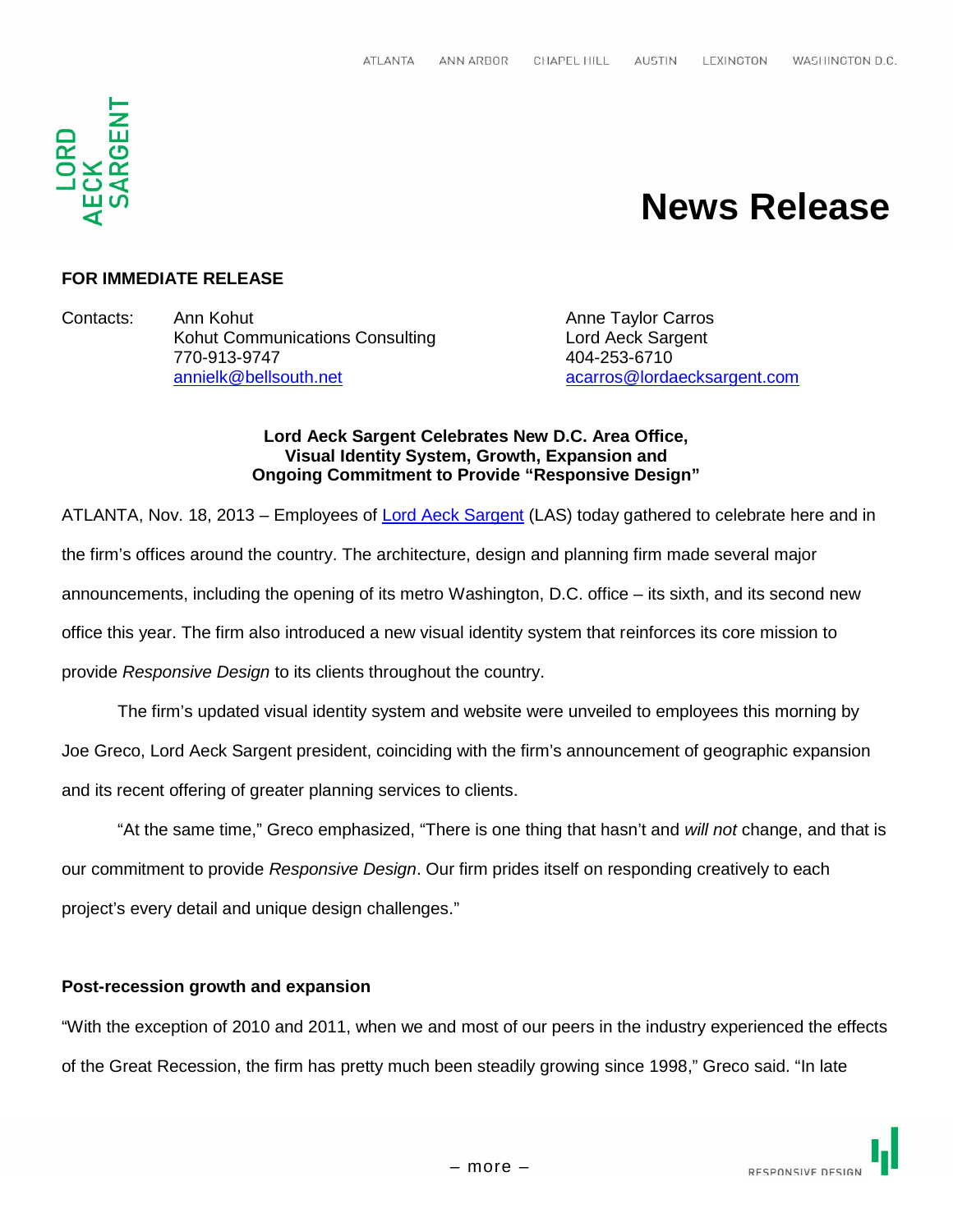#### **Lord Aeck Sargent / Growth & Change Page 2**

2011, early 2012, requests for our services began to pick back up, with revenues up by 7.5 percent in 2012. And with 2013 coming to a close, we're anticipating another revenue increase of more than 16 percent, through a combination of organic growth and acquisition.

"We began 2012 with 115 employees, and we expect to have close to 150 by this year end," Greco noted.

"Our April merger with Urban Collage greatly expanded our urban design and planning practice, complementing our science, historic preservation, education, arts/culture and housing/mixed-use practice areas. With that merger, we also added an office in Lexington, Kentucky. And with the new office we've just opened in the D.C. area, we are well on the way to executing the five-year strategic plan we developed in 2012."

## **Will Brownback heads Washington, D.C. office**

In Tyson's Corner, Virginia, about 14 miles from the District, LAS has opened its new office and brought on William "Will" Brownback as a principal to lead it. Brownback, who has more than 30 years of architectural experience, most recently served as principal-in-charge of The Preston Partnership's Washington, D.C. branch office, which he started in 2004.

"The D.C. market is robust and offers excellent opportunities in all of our practice areas," said Tony Aeck, LAS chairman. "And we're not a total stranger to the area, as we've successfully completed numerous historic preservation, science and education projects in both Maryland and Virginia. Now we're bringing our reputation for Responsive Design on technically complex projects more directly to our clients in the Mid-Atlantic region.

"Initially our D.C. office will focus significantly on Will's chief area of expertise, which is the planning and designing of multi-family housing and mixed-use projects," Aeck continued. "However, we expect to bring all of our practice area expertise to bear fairly quickly, and to better serve clients with whom we are already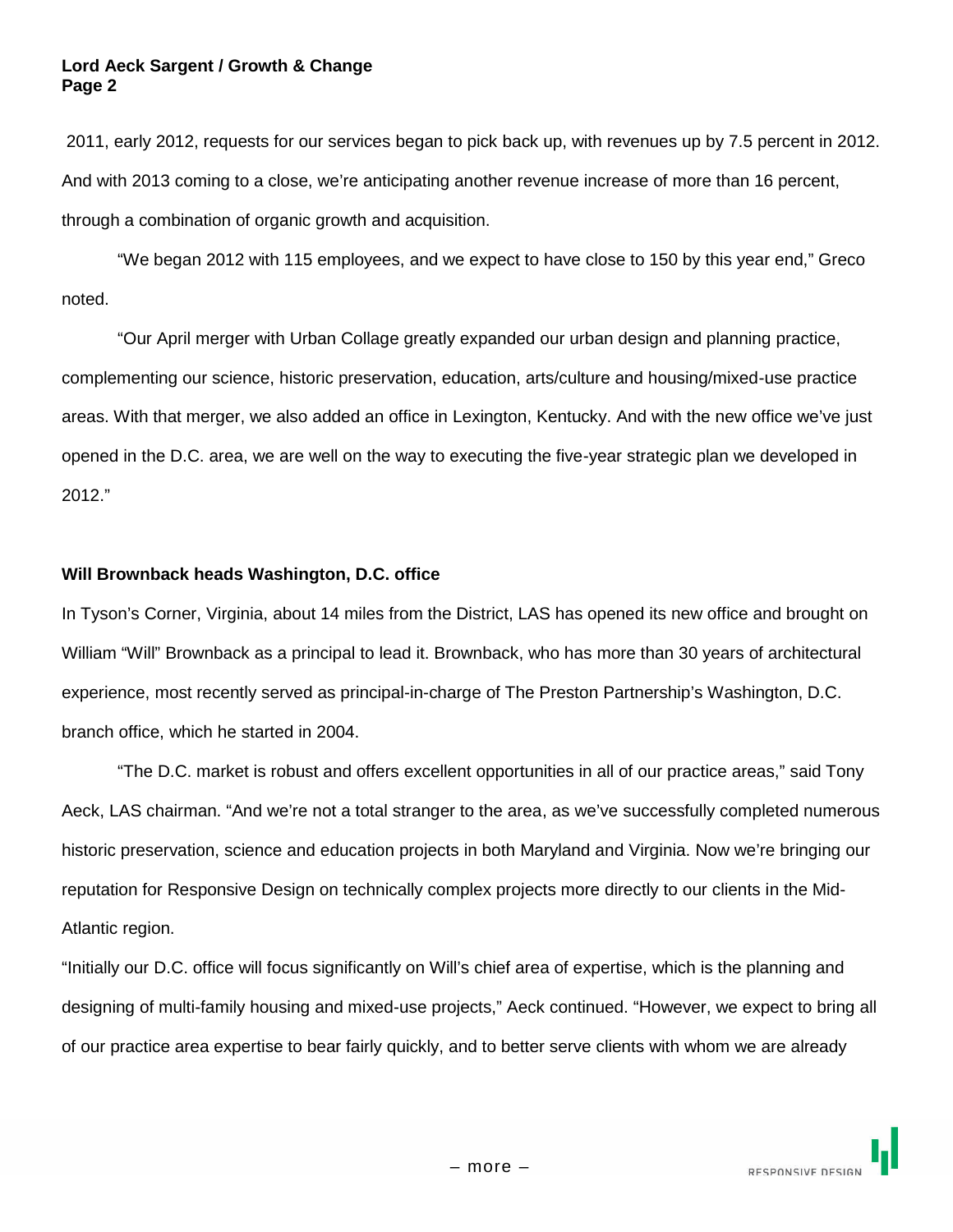#### **Lord Aeck Sargent / Growth & Change Page 3**

working in this area. We're excited to have someone with Will's experience and business acumen at the helm of the office."

"I have a passion for helping to create innovative multi-family housing," Brownback said. While the market for multi-family housing has rebounded since the downturn across most of the nation, the D.C. area is particularly strong. So I'm really excit ed about being able to bring the design quality of Lord Aeck Sargent to our clients in this part of the country."

#### **New visual identity system and social media sites**

The new visual identity system for Lord Aeck Sargent employs a vertically oriented sans-serif typeface of the company name and a graphic mark of abstracted "pillars" derived from the company's mission to provide Responsive Design. The pillars and font "respond" to the unique conditions of a particular graphic layout or photograph, as a design might respond to a set of programmatic or contextual conditions.

The new visual identity is being incorporated into the firm's signage, business cards, communications, marketing materials and the updated website – www.lordaecksargent.com – which has an even more responsive interface. Greco noted that the new look is "crisper, underscores our commitment to sustainability and is all about providing exceptional service to our clients through *Responsive Design*."

In addition, the firm will be using a new twitter handle – @lordaecksargent – and recently began using a new LinkedIn company page – Lord Aeck Sargent – instead of its former group page. Greco added, "We've also just begun using Instagram, which is a great way to show everyone images of some of our many amazing projects. Our Instagram name is lordaecksargent.

"Today is really about celebrating positive changes in the firm – our strong growth and maturation as a design practice, our geographical expansion, our new service offerings and the re-articulation of our core mission to provide Responsive Design in all our practice areas," Greco said. "We're also extremely excited about the upcoming move to our new Midtown Atlanta office, which will encourage greater collaboration among our outstanding professionals. We look forward to the exciting future of our architecture and design firm."